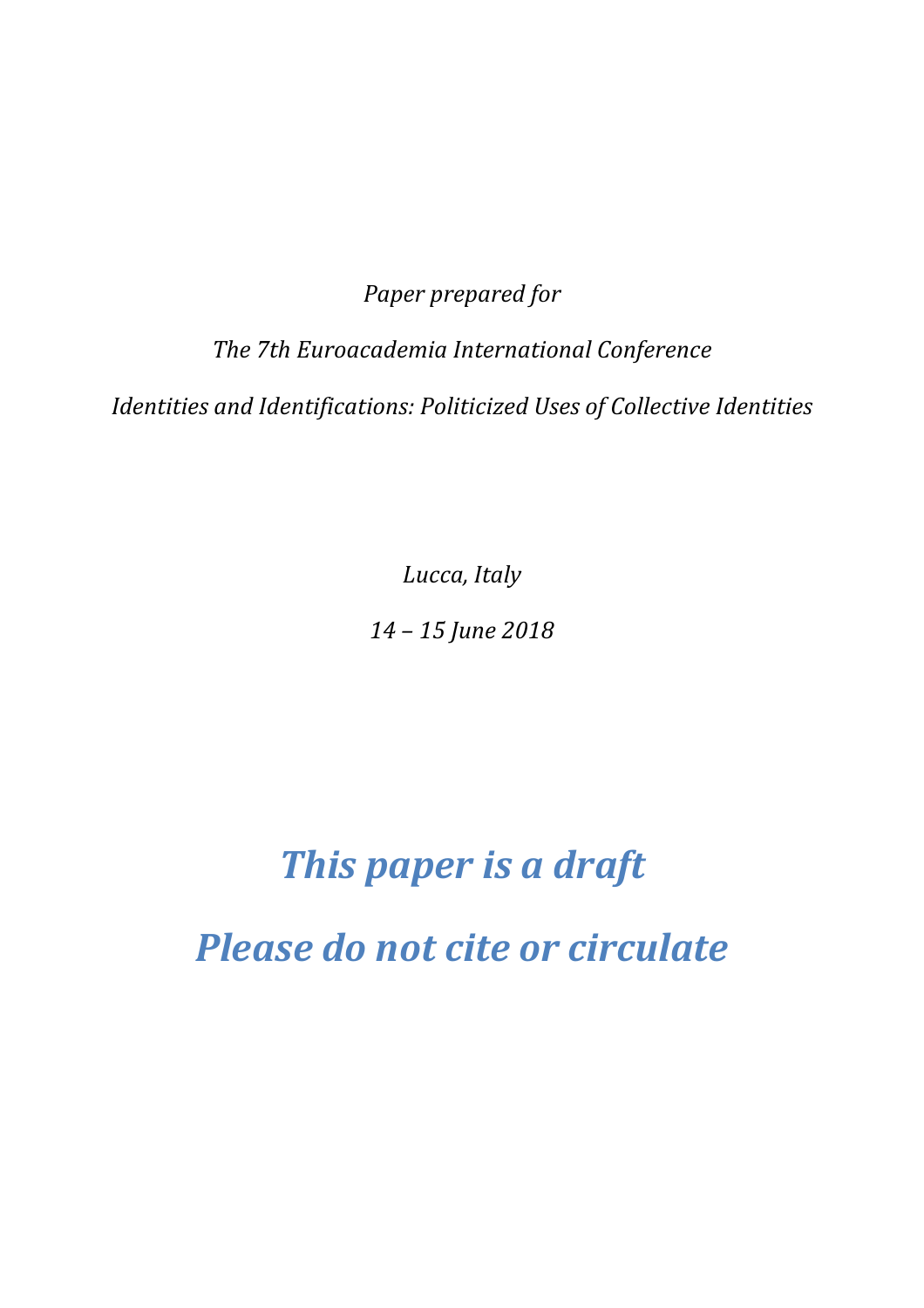## The Troublesome Interaction of Two Languages: *On the Way to School*

Levent Yılmazok, Beykoz University, Istanbul

#### **ABSTRACT**

Republic of Turkey was established on the remnants of a collapsed empire that was composed of diverse ethnic and religious identities. The founding ideology of the new state by 1923 was based on 'Turkish national identity' besides adopting a westernized and secular world view. Though the national identity was a civic-territorial project rather than an ethnic-genealogic one, as classified by Anthony Smith, one can argue that Turkish ethnic core practically dominated and excluded all the 'others' in the outlook of Turkish nationalism. The side effects of nationalism have been ignoring some languages, religious beliefs, life styles etc.; those have been the ones counted outside the national identity. This exclusion has extensively been observed in politics, literature, cinema as well as in daily life. Nevertheless, counter discourses and patterns of representation have always existed, more in recent years.

One of those representations, the film entitled *On the Way to School* (2009), displays one year's course of an elementary school teacher appointed to a 'remote' Kurdish populated village in southeastern Turkey. While presenting the troublesome interaction between the teacher who does not speak Kurdish and the kids who do not know a single word of the official Turkish language, the film reminds many aspects of identity construction, including dialogism, the term coined by Mikhail Bakhtin. My paper first provides a historical background for the construction of Turkish national identity, its representation in cinema, and then analyzes the abovementioned film which incites the spectator to question this problematic issue.

Keywords: Turkish cinema, Kurdish problem, representation, identity

#### Introduction

Aiming to put forth a troublesome interaction between two languages, this paper studies a prominent film of Turkish cinema, entitled *On the Way to School*. Before focusing on the film, I will first provide a short historical background for the establishment of Republic of Turkey as a nation-state and its predecessor Ottoman Empire. Then general information about Kurdish problem – as it is experienced in Turkey – will come. This will be followed by the cinematic representation of Kurds. Finally, I will proceed to the film and disclose how it handles a crucial problem of Turkey through language difference.

### Historical background

The antecedent of today's Republic of Turkey was the Ottoman Empire. Spread on three continents and composed of a wide range of ethnicities and religious identities, the empire had adopted a governing system that bestowed relative autonomy to its subject peoples. As long as they did not hinder to pay their taxes, the subject peoples (or nations to call in modern sense) enjoyed the autonomy to practice their religious beliefs, languages, customs etc. The local governors for Muslim populations and religious leaders for non-Muslim groups were responsible to collect the taxes on behalf of the state on the one hand, these agents functioned to keep their peoples under control not to rebel against the empire on the other.

The nationalist consciousness first emerged among the Christian ethnicities in the  $19<sup>th</sup>$  century, which was followed by the revolt of Muslim Arabs during the World War I. Ottoman Empire had already lost lands in the Balkan peninsula and in North Africa just before the great war. The defeat in the World War I made the Ottoman land further shrink and it was followed by the invasion of the country by the winning parties. The invasion was reacted by the War of Independence, which lasted more than three years, between 1919 and 1922. Started in 1911 by Balkan War and ended in 1922 by the victory in War of Independence, the result of those long years' warfare was the shrinkage and collapse of the Ottoman Empire. 30% of the population was lost due to mortality and migration (Zürcher 1993, 171). The empire was now displaying quite a different demography. The majority of Christian groups such as Greeks and Armenians were no longer present and 80% Muslim rate before the wars had risen to 98%; mainly two large linguistic groups, Turks and Kurds, were composing the post-war population in Turkey (Zürcher 1993, 172).

The Treaty of Lausanne, signed with Britain, France, Italy, Japan, Greece, Romania and the Serb-Croat-Slovene State in 1923, was the document that recognized Turkey, the successor of the Ottoman empire, as a sovereign state. This document brought educational and linguistic protection of non-Muslim minorities and guaranteed their equal rights with other Turkish nationals. On the other hand, all Muslim groups were implicitly considered one and the same (i.e. Turkish nationals). Three months after the Treaty of Lausanne, the new state had to be established under these circumstances as a republic on the remnants of the Ottoman Empire. That was a nation-state adopting a secular and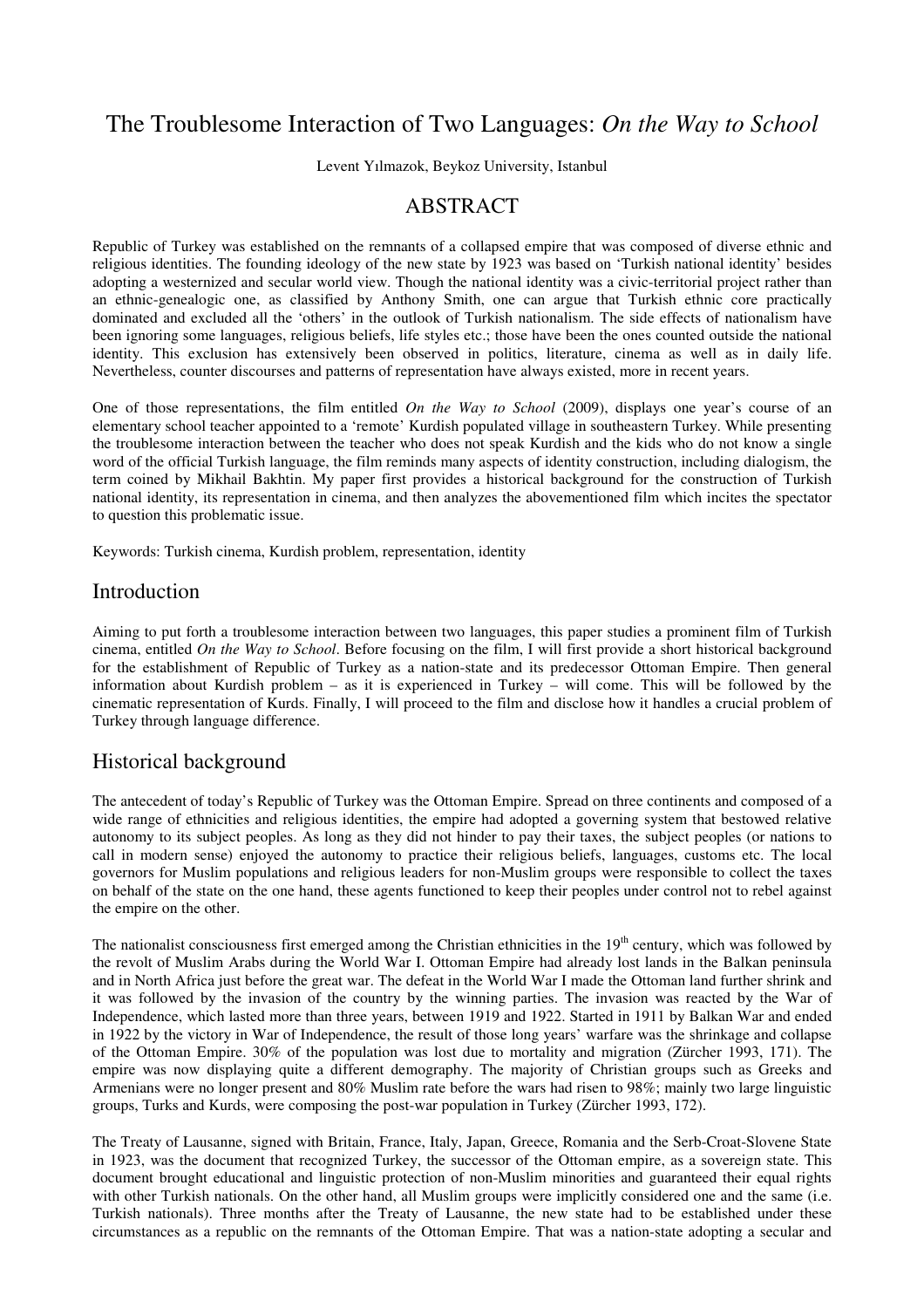westernized world view. Although Anatolia - Asia Minor where Turkish language was spoken – was called 'Turkey' by the Europeans since the  $11<sup>th</sup>$  century, the year 1923 was the first time it appeared as the official name of the state (Lewis 2015, 3-4). However, it would not be an easy mission to found a solid nation-state that is free of ethnic problems.

Anthony Smith (1991) distinguishes two types of nationalism: ethnic-genealogic and civic-territorial. Rather specific to eastern and/or pre-modern societies, ethnic-genealogic nationalism refers to race and descent. Civic-territorial nationalism is more pervasive in today's world; it has nothing to do with races and it is the basis of many modern nation-states. Though an ethnic core imposes her language as the official one and dominates the founding ideology of the state, civic-territorial nationalism accepts the nation as all of the living citizens inside clearly defined boundaries, who has equal and civil rights. Republic of Turkey was established as a civic-territorial nation-state in this sense. Turkish nationalism was conceived as a unifying element that encompasses all of the ethnic identities, Muslim or non-Muslim, ethnically Turk or not. The Constitution of 1924 defined the term 'Turk' as follows: "Everybody in Turkey, without distinction of religion and race, is called 'Turk' with regard to citizenship" (TBMM n.d., article 88). The themes 'Ottoman' and 'Turk' were antithetical in this sense; after being subjects of a multi-ethnic, cosmopolitan empire for hundreds of years, the status of people was now changing into citizens of a republic (Mardin 2002, 115).

Despite protective measurements for non-Muslim minorities and equal citizenship for ethnic/religious minority groups, the new republic has never been unproblematic in terms of respecting its multifarious identities. The implementation of Turkish nationalism could not escape criticisms; one can argue that it is in the nature of every nationalism. The state has often been condemned for practically excluding all the identities that fall outside or that is perceived to stay outside Turkish nationalism. These groups have primarily been Greeks, Armenians, Jews and Kurds. A series of demographic, historical, and political reasons behind the 'exclusion' of these groups can be explored and found. Since our topic (the film) displays the language difference and the problems related to it in a Kurdish populated village, this paper will narrow its focus on the Kurdish question context.

#### 'Kurdish' problem

'Kurd' was a suspect word in Turkey until the 1990s. Probably the everlasting uprisings during the Ottoman period as well as in the republican era and their relatively high population among minority ethnic groups (the second largest ethnicity of the country) have always nurtured the perception of a Kurdish threat to the unity of the nation-state by the governing elites.<sup>1</sup> The Treaty of Lausanne that counts all the Muslim identities one and the same on the one hand, the endeavor of forming a state based on Turkish nationalism on the other, caused either the total negligence of Kurdish identity or considering them under the umbrella of 'Turkishness'.

Composing the majority of the population in Eastern and Southeastern Anatolia, the ratio of Kurdish ethnicity in overall Turkey is contentious. In 1965 census when their native language was asked to the citizens the last time, the total number of people who stated Kurdish as their native or second language was approximately 4 million; the population of the country was 31.4 million then. That makes a ratio of 12.7%. A research made in 2006 found out that 8.6% of the people state their ethnic origin, and 12% their native language as Kurdish (Turkcewiki n.d.; Buran 2011, 54). One has to note that the communities named as 'Kurd' have different origins indeed; they are hybrid, and they do not have a single common language but a variety of dialects (Buran 2011; Kolcak 2015).

Compatible with Turkification policies, the names of Kurdish villages have been changed into Turkish. Kurdish names for newborns, usage of this language in public spaces, and pro-Kurdish political parties have been banned. Human rights violations have been justified for the struggle against 'terror'. State oppression on Kurdish identity have particularly increased during the periods after the military coups, i.e. 1960, 1971, and 1980. The Kurdish uprisings throughout history had very different political stances, from Islamic to Marxist. The last and ongoing uprising started in the early 1980s and left more than forty-thousand dead people till today.

It was by the 1990s that the existence of a 'Kurdish problem' was admitted by the highest rank state authorities. Since then, presidents, prime ministers and many political party leaders vocalized the 'problem' and promised to solve it. It should not be surprising that all of the presidency candidates for the upcoming 2018 elections touch this issue in their public speeches.

From the beginning till today, the source of the 'problem' has been sought in different realms, such as economy, culture, and politics. More palpable steps (compared to the 1990s when it was admitted by the state authorities) in favor of a 'solution' have been taken in the 2000s. Besides others, Turkey's intention and progress to access the European Union membership was a prominent impulse behind the practical developments in recent years. To count some of what the state has done to recognize the cultural rights of Kurdish ethnicity: state-owned TV company (TRT – Turkish Radio and Television Corporation) started broadcasting in Kurdish, Arabic, Bosnian and Circassian languages (2004); Kurdish language courses for ordinary citizens and degree programs in Kurdish language started in some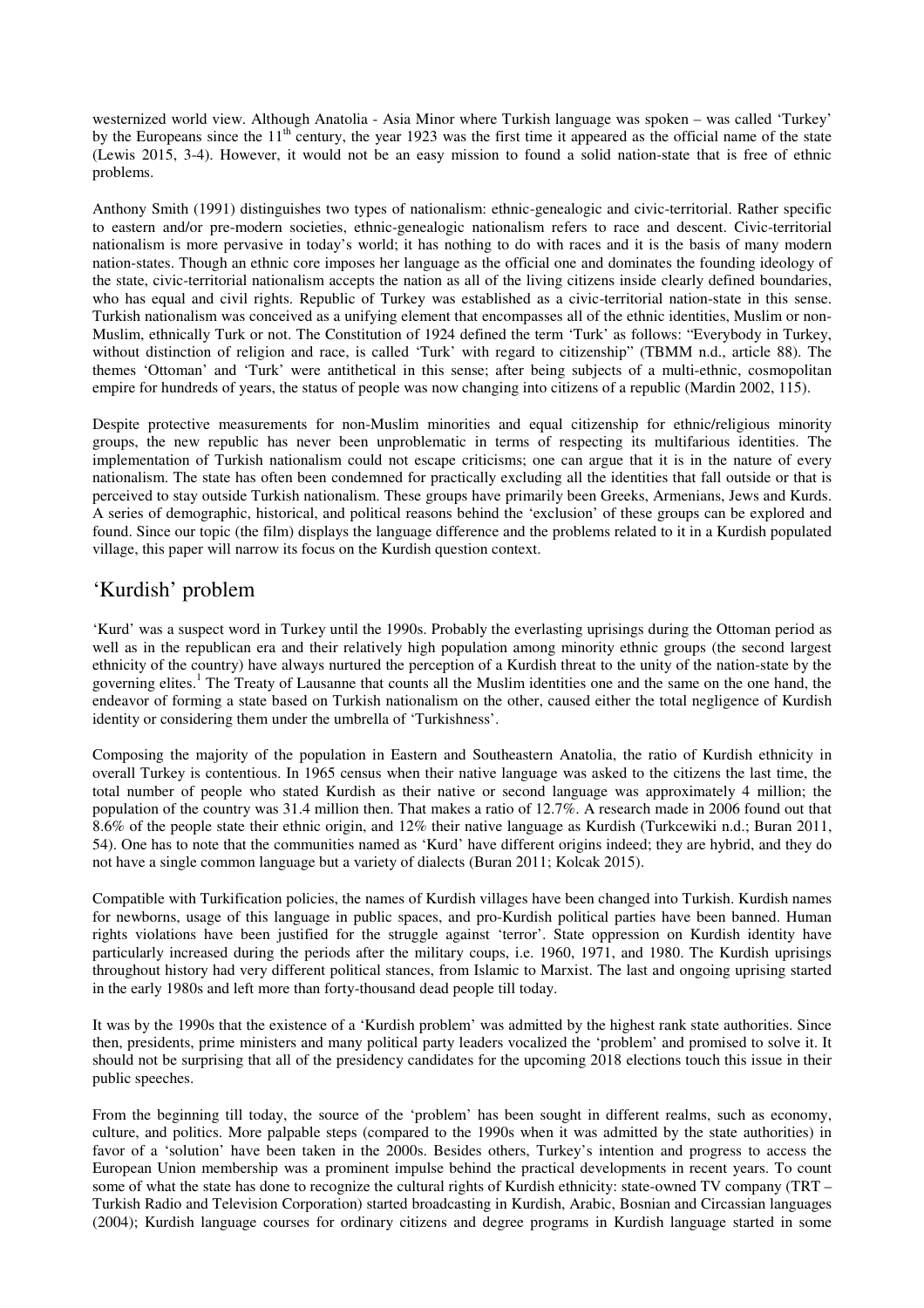universities (2009); elective Kurdish courses started in primary schools (2012) and Kurdish as the language of instruction in private schools has been legalized (2014); law permitted to give Kurdish names to newborns, including the letters which exist in Kurdish alphabet but do not exist in Turkish alphabet, such as Q, W, and X (2014) (Kolcak 2015, 71-75). To note, the offical language of the country has been Turkish since the Constitution of 1876 during the Ottoman period.

The practice of the abovementioned legislations has not escaped criticisms; bureaucratic obstacles by the local governors or inadequacy of the amount of time spared for language teaching have been vocalized by pro-Kurdish circles. The topic 'Kurdish problem' has historical roots and is contentious for long years. One can find a variety of academic researches and popular publications on this issue. An exhaustive discussion of it is beyond the scope of this paper, since I aim to bring a cinematic focus. I have provided some high lights and will proceed to the representation of Kurdish identity in Turkish cinema (or the cinema of Turkey) in the next section.

#### Representation

From the beginning till the 1990s, Kurdish identity was represented in Turkish cinema in a stereotyped manner. Rather than focusing on their economical, political, or cultural problems, the films mostly displayed the citizens with Kurdish ethnic origin as an element of humor; they were poor, illiterate, and speaking Turkish language with a broken and vulgar accent. Their ethnicity was not uttered in the films but implied. The names of the protagonists (that associate with Kurds) were often changed when the film was an adaptation from a novel or a story. A very apparent reason among many others each of which can be a subject of research - behind adopting such an attitude for representation was the censorship which was a real obstacle for the filmmakers. The censorship limited the films to a very narrow discursive space that they could hardly question any socio-economic/political dimension of the problems faced by disadvantageous groups. Therefore, it can be argued that cinema followed a path parallel to the official state ideology.

It is by the 1990s that films started to utter and display more on Kurdish problem. This was because the pressure of censorship on cinema (though it was not totally abandoned) was decreased by a legal regulation in the second half of the 1980s. Actually, the visibility of Kurds in cinema had increased with the rise of labor class and migration to big cities; though their identity was not disclosed, their origin geographies were denoted in films (Yücel 2008, 35). This was by the 1950s and the 1960s. Another type of representation was of the guest workers (the ones with Kurdish ethnic origin) who went to Europe, especially to Germany. The cinema of the 1970s gave place to Kurdish identity in a context of backwardness, customs, etc. (Yücel 2008, 36). Some of the prominent films in which Kurds appear are *Blood of the Earth* (*Toprağın Kanı*, dir. Atıf Yılmaz, 1966), *The Second Wife* (*Kuma*, dir. Atıf Yılmaz, 1974), *The Bad Spirits of the Euphrates* (*Fırat'ın Cinleri*, dir. Korhan Yurtsever, 1977), *Feyzo, the Polite One* (*Kibar Feyzo*, dir. Atıf Yılmaz, 1978), *The Herd* (*Sürü*, Zeki Ökten, 1979), *The Way* (*Yol*, dir. Şerif Gören and Yılmaz Güney, 1982), *A Season in Hakkari* (*Hakkari'de Bir Mevsim*, dir. Erden Kıral, 1983), and *The Mule Drivers* (*Katırcılar*, dir. Şerif Gören, 1987). Their cinematic existence, however, was mostly ignoring their identities, languages, and names.

*Siyabend and Xece* (*Sîyabend û Xecê*, dir. *Şahin Gök*, 1991) and *Mem and Zîn* (*Mem û Zîn*, dir. Ümit Elçi, 1991) are the first films that narrate Kurdish tales in the cinema of Turkey. Although they are adaptations of Kurdish epics, the language spoken in these two films are Turkish. *Mem û Zin* is later dubbed in Kurdish. As mentioned above, the 1990s witnessed the start of films that question and problematize the 'issue'. Probably the first film in which characters speak Kurdish language is *Let There Be Light* (*Işıklar Sönmesin*, dir. Reis Çelik), made in 1996. Kurdish names exceptionally were heard before, in a few films such as *The Bride of the Earth* (*Seyyit Han: Toprağın Gelini*, dir. Yılmaz Güney, 1968) and *The Way* (Özgüç 2005, 271-72). Many films problematized Kurdish question by and after the 1990s, among which *Journey to the Sun* (*Güneşe Yolculuk*, dir. Yeşim Ustaoğlu, 2000), *Big Man Little Love* (*Büyük Adam Küçük Aşk*, dir. Handan İpekçi, 2001), *The Photograph* (*Fotoğraf*, dir. Kazım Öz, 2001), *Toss Up* (*Yazı Tura*, dir. Uğur Yücel, 2004), *On the Way to School* (*İki Dil Bir Bavul*, dir. Özgür Doğan and Orhan Eskiköy, 2008), *My Marlon and Brando* (*Gitmek: Benim Marlon ve Brandom*, dir. Hüseyin Karabey, 2008), and *I saw the Sun* (*Güneşi Gördüm*, dir. Mahsun Kırmızıgül, 2009). Now I proceed to the film *On the Way to School*.

#### *On the Way to School*

The film starts with a view of infertile land. The protagonist, an elementary school teacher, goes to his first-time duty in a Kurdish-populated remote village. The teacher leaves the minibus by the village. He enters the school building, which has not served for a long time. Turkish flags and a portrait of Mustafa Kemal Atatürk, the founder of the republic, are easily noticeable on the classroom wall.

The teacher is from Denizli, a relatively industrialized city in western Anatolia. He is frustrated because of the life conditions in the village. He calls his mother, as he does throughout the film, and complains: "There is nothing here. I knew I would come to a village but I expected to have some water at least. There is no water."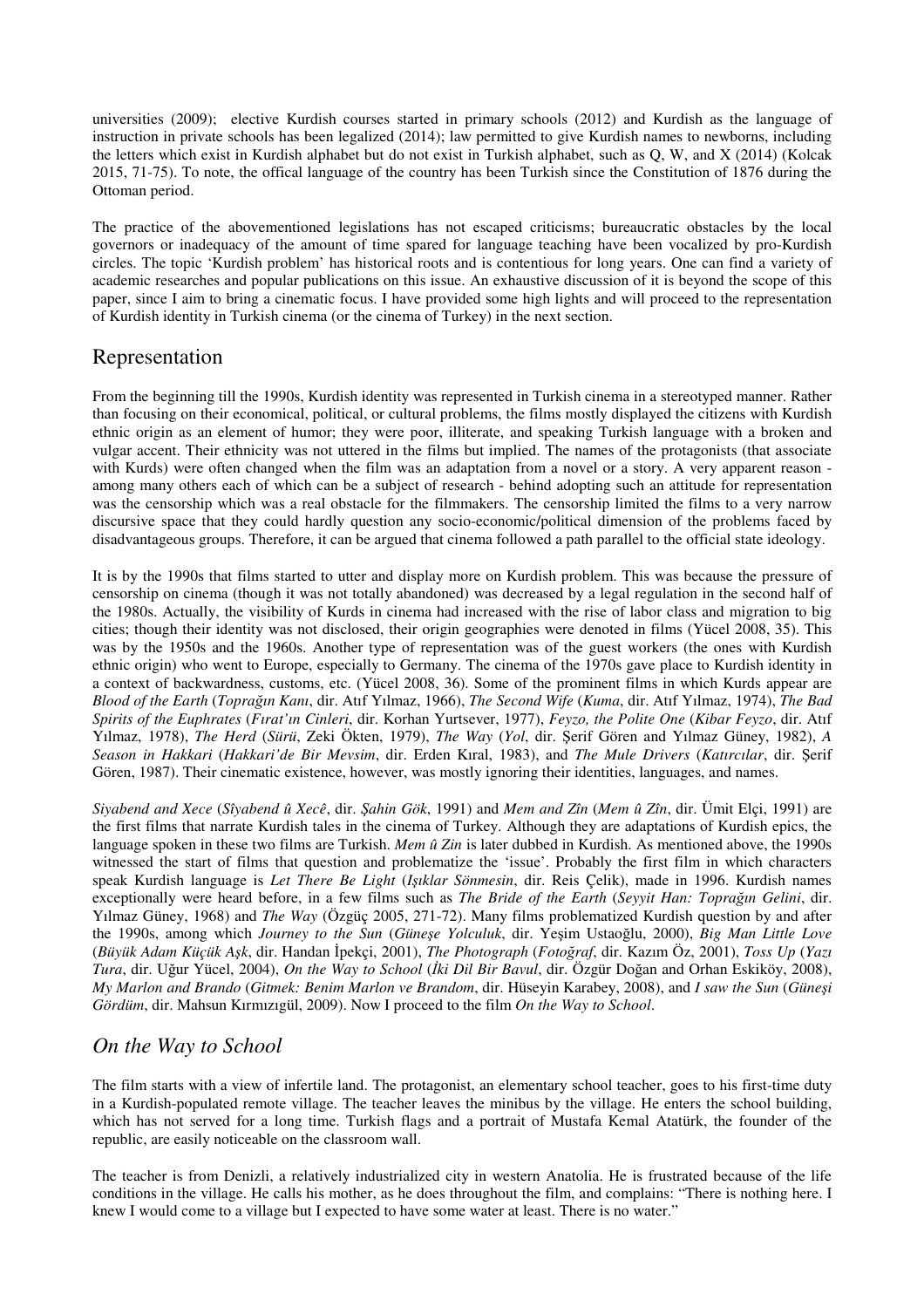After preparing the school for education, the teacher waits for the pupils to attend but none of them appears. Thereupon he visits the homes of the pupils to invite; most of them are not present because they work somewhere else. Since he cannot communicate with the pupils, a translator helps him. The pupils attend the class next day. All of them,  $1<sup>st</sup>$ ,  $2<sup>nd</sup>$ ,  $3<sup>rd</sup>$  and  $4<sup>th</sup>$  grades are in the same classroom. The  $1<sup>st</sup>$  year students do not know a single word of Turkish, but their mother tongue Kurdish. Elder ones understand and speak Turkish better, though not very well, since they got education before.

The teacher shows some illustrations to the pupils and ask them to tell what those pictures represent. The pupils mostly do not know or cannot express their knowledge. Some of them vocalize the pictures in Kurdish. The teacher forbids to speak Kurdish in the classroom. He explains this on the ground that he does not understand them, and he adds that they will be educated in Turkish language for the next eight years. So, it is better for them to learn and speak in Turkish. While speaking to his mother on the phone, he tells that the pupils understand nothing. Moreover, even the parents of some students do not understand and speak Turkish language.

In one scene the teacher writes the 'oath' on the blackboard and asks the pupils to read. This oath was the one and the same in all schools of the country which is read by one student and repeated by all the others every morning before class starts. The oath celebrates Turkishness and ends with the sentence "how happy is the one who says I am a Turk." As Michael Billig (1995) notes, the citizenry and the nationality are reminded every day in various ways in modern nations. As a way of reminding the national identity, to vocalize the 'Turkishness' of an ethnically Kurdish citizen has often been subject of debate. The defenders of the oath argue that 'Turkishness' does not refer to any race or ethnicity but to the common national identity, such as Americanness or Frenchness. Nevertheless, one can argue that an ethnically Kurdish person saying loudly s/he is a Turk looks a bit ironic.

When the teacher visits the parents of a pupil, the father narrates a lived story. Once he applied to go to Germany as a guest worker and filled a form. One of the questions was about the foreign languages the applicant knows. The father denotes that he knows two languages. Thereupon the official asks which foreign languages he knows and the man replies: Kurdish is his mother tongue and Turkish is the foreign one. The official's reaction is to laugh at this explanation. The father says he learned Turkish at the age of 10-15 and the primary reason for them to send their children to school is to teach Turkish language. The press noted some similar examples about the deputies in the parliament. After each election, the new deputies fill a form to give information about themselves, such as professional, educational, marital status etc. Some Kurdish deputies filled Turkish as the 'foreign language' they knew, the newspapers reported in the past.

The film ends as the term ends by late spring and the teacher leaves the village for his hometown, to come back next September. I need to recall Michael Bakhtin at this point, who argued the importance of mutual communication, or 'dialogism' as he explained. According to Bakhtin, dialogue, to be able to speak with the 'other', is much more than a linguistic exchange; it is interconnectedness, it means relation, and it is a never ending, ongoing process. Because, every encounter with the 'other' connects the individual to the outer world. This encounter provides a surplus of vision or seeing. It is the dialogue that constitutes the intense relationship and one's consciousness about another world. Dialogism is in the heart of sharing, as Bakhtin states (1984, 300):

The word, the living word, inseparably linked with dialogic communion, by its very nature wants to be heard and answered. By its very dialogic nature it presupposes an ultimate dialogic instancing. To receive the word, to be heard. The impermissibility of secondhand resolution. My word remains in the continuing dialogue, where it will be heard, answered and reinterpreted.

To express differently, the absence of the 'other' means absolute death of the self; *to be* means to communicate" (Gardiner 2014, 57). The film *On the Way to School*, while displaying the troublesome interaction of two languages through the relationship of a teacher and his pupils, draws attention to the existence of minimal conditions for establishing a dialogue. The absence of dialogue, due to linguistic difference as in our example or for any other reason, leads to 'real' trouble both individually and sociologically.<sup>2</sup> As the film shows, to fail to communicate means no intense relationship, no consciousness about another world, not being heard and not being answered. The pupils do not hear what the teacher utters and do not answer him and vice versa. Therefore it seems nearly impossible for both sides to set a consciousness about the 'other' and one can ask how a proper education might be executed in such a condition.

#### Conclusion

Established on the remnants of a collapsed, multi-ethnic and multi-religious empire, Republic of Turkey adopted 'Turkish nationalism' as a unifying element and as a melting pot for all citizens, without distinction of religion and race. Nevertheless, the nation-state practices could not escape criticisms for excluding the 'others' that stay or that are considered outside national identity. One of the problematic groups has been Kurdish ethnic identity.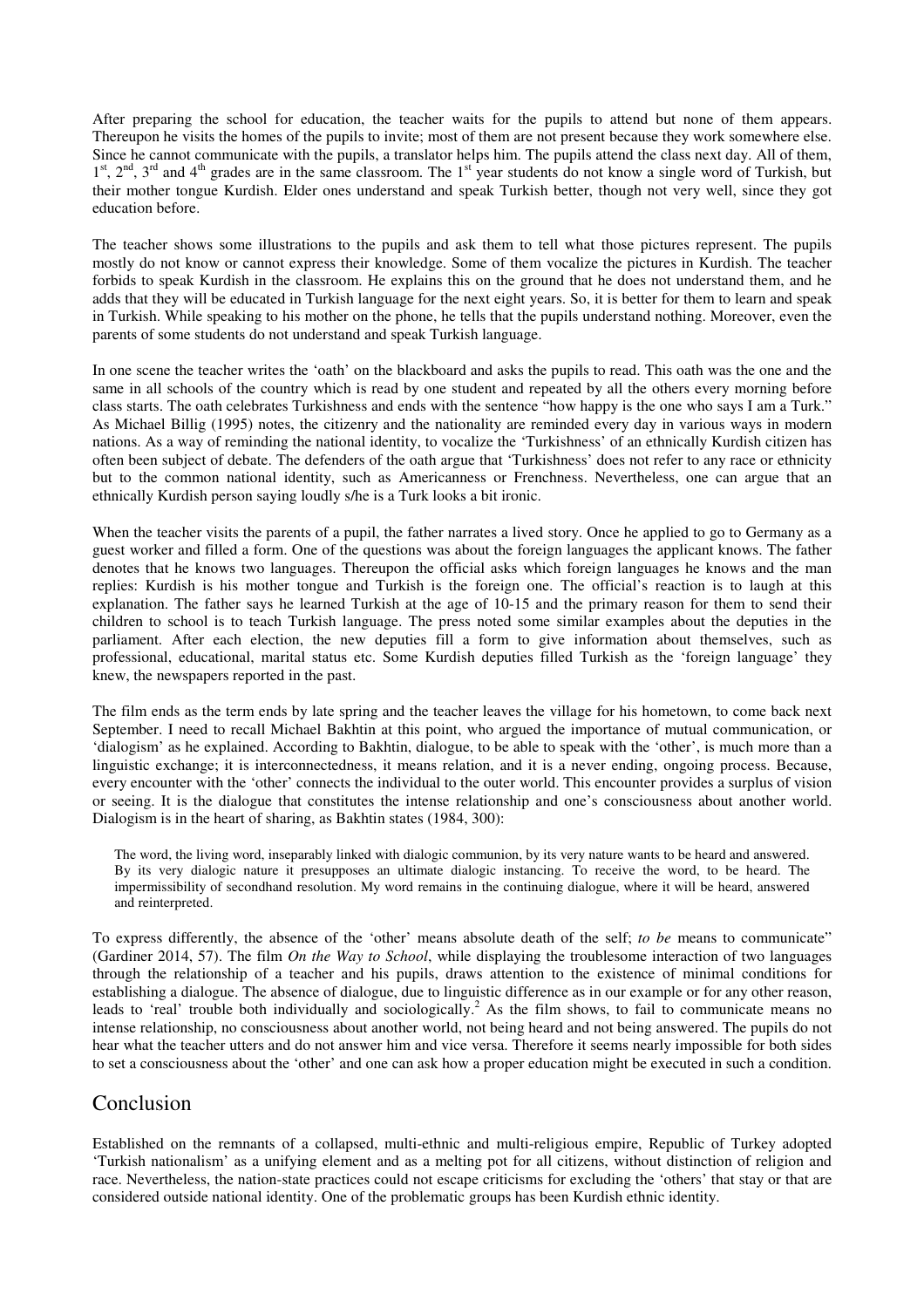Cinematic representation of Kurdish identity has been problematic until recently as well. They were either neglected, or stereotyped and humorized. The cinema censorship was a definite reason behind this type of representation. Beginning by the 1990s, more films that question Kurdish problem have been made. Among them, *On the Way to School* is a prominent example for displaying the troublesome interaction between two languages, the offical Turkish and the pupils' Kurdish.

ENDNOTES

 $\overline{a}$ 

#### **REFERENCES**

- Bakhtin, Mikhail. 1984. *Problems of Dostoevsky's Poetics*. Translated by Caryl Emerson. Theory and History of Literature, Volume 8. Minneapolis: University of Minnesota Press.
- Buran, Ahmet. 2011. "Kürtler ve Kürt Dili" ["Kurds and Kurdish Language"]. *Turkish Studies International Periodical for the Languages, Literature and History of Turkish or Turkic* 6 (3) Summer: 43-57.
- Billig, Michael. 1995. *Banal Nationalism*. London: Sage.
- Gardiner, Michael E. 2014. "Bakhtin's Prosaic Imagination." In *Critiques of Everyday Life*, edited by Michael E. Gardiner, 43-70. Oxon: Routledge.
- Kolcak, Hakan. 2015. "A More but not Fully Constructed Arena: A Critical Analysis of the AKP's Policy Towards Kurdish Ethno-Cultural Rights (2002-2014)." *The Age of Human Rights Journal, 5 (December 2015)*: 63-97.
- Lewis, Bernard. 2015. *Modern Türkiye'nin Doğuşu* [*The Emergence of Modern Turkey*]. 3rd Edition. Translated by Boğaç Babür Turna. Ankara: Arkadaş.
- Mardin, Şerif. 2002. "Playing Games with Names." In *Fragments of Culture: The Everyday of Modern Turkey*, edited by Deniz Kandiyoti and Ayşe Saktanber, 115-27. London: I.B. Tauris & Co.
- Menon, Meena. 1995. "Kurds in Turkey: Fighting for Survival." *Economic & Political Weekly* 30 (13): 668-69. http://www.jstor.org/stable/4402563.
- Mumcu, Uğur. 1991. *Kürt-İslam Ayaklanması: 1919-1925* [*Kurdish-Islamic Uprising: 1919-1925*]. 2nd Edition. Istanbul: Tekin.
- Mutlu, Servet. 1996. "Ethnic Kurds in Turkey: A Demographic Study." *International Journal of Middle East Studies*  28 (4): 517-41. http://www.jstor.org/stable/176151.
- Özgüç, Agâh. 2005. *Türlerle Türk Sineması: Dönemler, Modalar, Tiplemeler* [*Turkish Cinema in Genres: Periods, Trends, Typecasts*]. Istanbul: Dünya.
- Rouleau, Eric. 1996. "Turkey: Beyond Ataturk." Foreign Policy 103 (Summer): 70-87. http://www.jstor.org/stable/1149203.

<sup>&</sup>lt;sup>1</sup> Many researches and sources on this issue are accessible, among them: Mumcu 1991; Menon 1995; Rouleau 1996; Mutlu 1996. 2 Another film that displays the language difference is *Big Man Little Love*. In that film, on the contrary to *On the Way to School*, dialogism is provided as the protagonist (a retired judge) learns Kurdish language in order to communicate a 5 year-old kid.